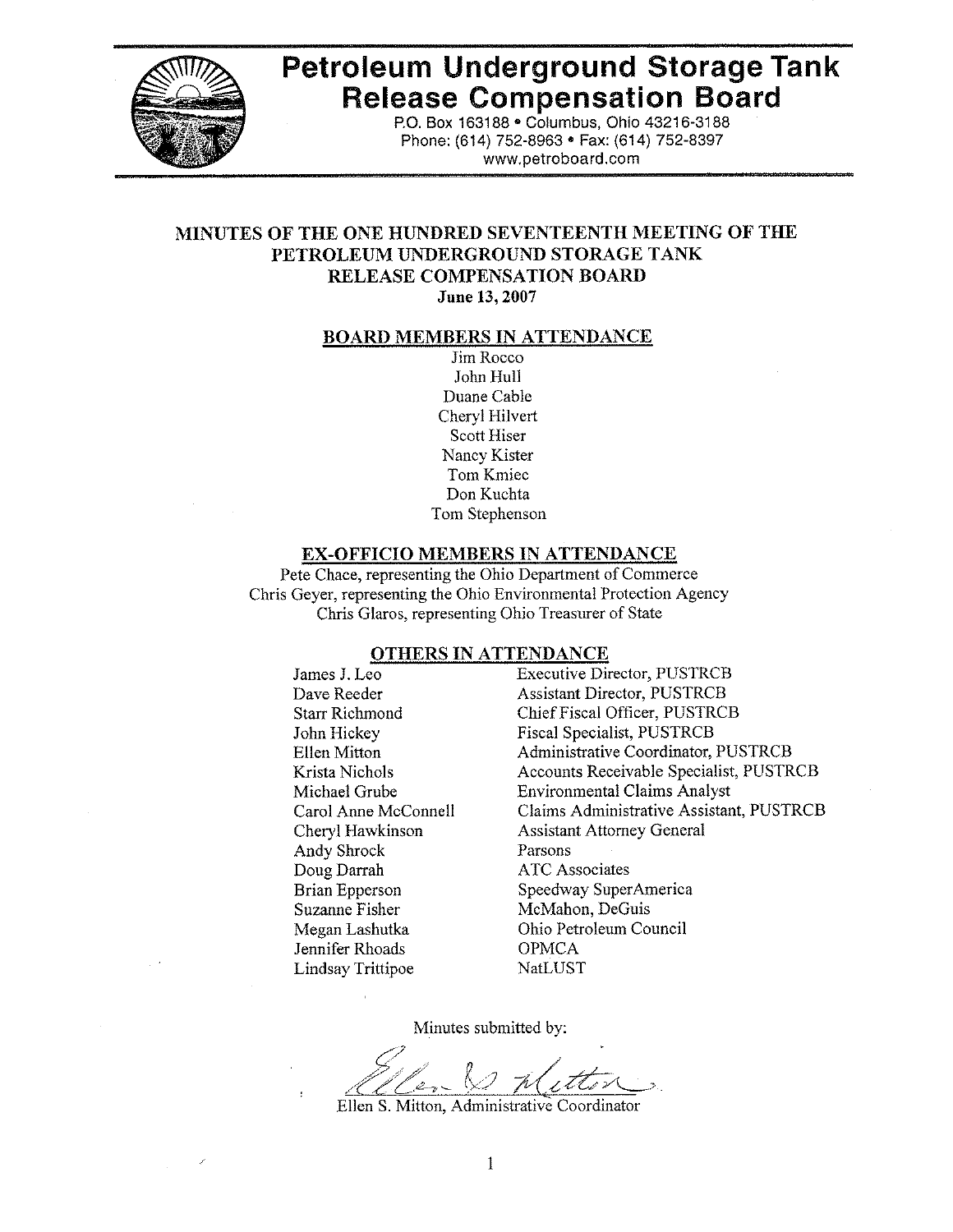## **Call To Order:**

Chairman Rocco convened the one hundred seventeenth meeting of the Petroleum Underground Storage Tank Release Compensation Board on Wednesday, June 13, 2007 at 10:05 a.m. Mr. Leo called the roll and the following members were in attendance: Jim Rocco; John Hull; Scott Hiser; Nancy Kister; Tom Stephenson; Mayor Don Kuchta; Cheryl Hilvert; Tom Kmiec; Duane Cable; Chris Glaros, representing Ohio Treasurer of State Richard Cordray; Pete Chace, representing Director Kimberly Zurz, Ohio Department of Commerce; and, Chris Geyer, representing Director Chris Korleski, Ohio Environmental Protection Agency.

The Chairman said there was a typographical error in the June 14, 2006, minutes and called on the Executive Director to explain. Mr. Leo stated that at the June 14, 2006, Board meeting, Ms. Richmond presented the Capital Budget and requested the Board to approve a request for an additional \$12,500 for slight changes to the STARRS database system. The minutes of that meeting indicate that an amount of \$5,000 was requested and approved.

Mr. Hull moved to retroactively correct and approve the minutes of the June 14, 2006 meeting to read, "She said that an additional \$12,500 was requested for slight changes to the STARRS database as a result of the recent rule changes regarding property transfer fees." Mr. Geyer seconded. All were in favor and the motion passed.

Chairman Rocco then asked if there were any comments, questions, or discussions regarding the minutes from the March 14, 2007, board meeting and there were none. Ms. Hilvert moved to approve the minutes. Mr. Glaros seconded the motion. A vote was taken and eleven of the members were in favor. Mayor Kuchta abstained. The motion passed.

## **BUSTR Report:**

Mr. Chace said that there would be significant changes brought about by the Federal Energy Bill, House Bill 6. The new provisions include new training requirements for individuals operating or maintaining underground storage tank (UST) systems, requirements that Bureau of Underground Storage Tank Regulations (BUSTR) perform compliance inspections of registered UST systems at least once every three years, a delivery prohibition for noncompliant systems, a requirement for new UST systems within 1,000 feet of a drinking water source, and a UST installer certification program.

Mr. Chace stated that BUSTR would be amending some regulations of the Ohio Administrative Code section 1301:7-7-9 to comply with recent changes in the federal law. He stated that a UST Advisory Committee (the committee) consisting of owners and operators of USTs and other interested parties would be meeting again on June 27, 2007.

Mr. Chace said that it would be a matter of a rule revision to meet the requirement of secondary containment rules and the committee would be working on the details of that revision and expected to have it finalized by the end of the year or early 2008.

He said the committee would also discuss in further detail the "red tag program" to prohibit delivery if a tank were found to be noncompliant and to develop a proposed statute change. Mr.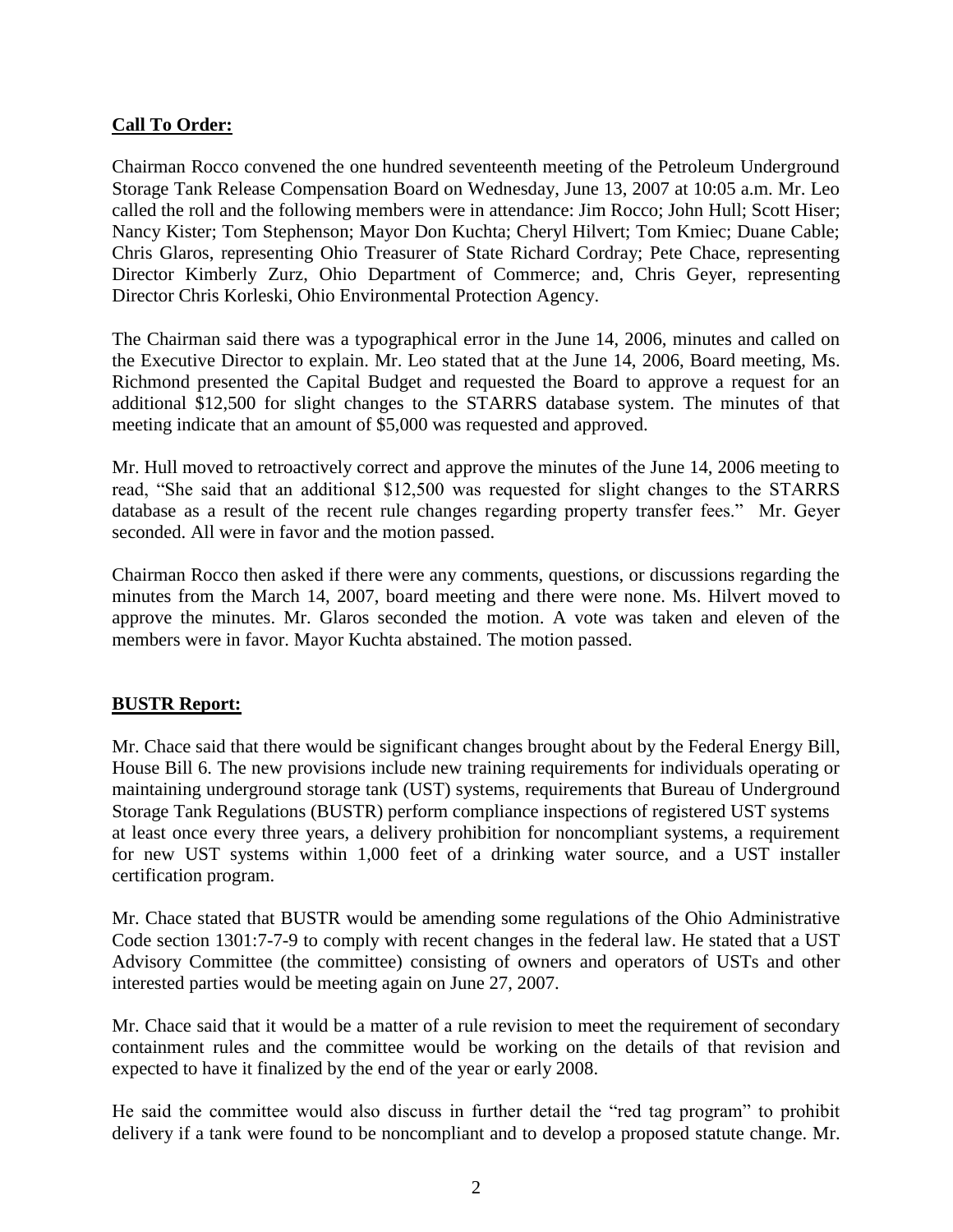Chace stated the committee is in general agreement regarding the statute change and it would be in final form soon.

Mr. Chace stated that the U.S. EPA released in draft form the guidelines for the implementation of the operator-training requirement. He stated the U.S. EPA had defined three kinds of tank operators; i.e., Class A (tank owner), Class B (maintenance director and/or tank operator), Class C ("the person behind the counter"). BUSTR expects the final version of the EPA guidelines to be less restrictive regarding certification requirements for Class A and Class B operators than the current draft version. This part of the new requirements will be addressed when the U.S. EPA guidelines are in final form.

Mr. Chace stated BUSTR would be receiving additional funding from U.S. EPA. Currently BUSTR receives Federal government funding from two sources. One source is from the LUST Trust Fund to run the corrective action program. The other source is from EPA's State and Tribal Assistant Grant (STAG) and this funding would be increased and utilized to pay for BUSTR to assist in ongoing compliance inspections.

Mr. Chace stated that as a result of the Ohio Department of Commerce/State Fire Marshal coapplying with the Ohio Department of Development, the State Fire Marshal learned that the Revolving Loan Fund from the U.S. EPA would be established as part of their Brownfields program. This Fund contains \$1 million to clean up petroleum releases regulated by BUSTR and \$1 million to clean up releases of certain hazardous substances regulated by Ohio EPA.

Mr. Chace announced that the newly appointed State Fire Marshal is Michael Bell from Toledo, Ohio, and the Chief Deputy Fire Marshal is Don Cooper from Cuyahoga Heights, Ohio.

## **Financial Report:**

Chairman Rocco called on Starr Richmond to present the financial report. Ms. Richmond stated that the fieldwork for the 2006 audit is completed and the actuarial firm contracted by the auditors is reviewing the claim liability study. She said that the final report would be presented at the September Board meeting. Ms. Richmond stated that the 2007 audit is on target to begin in August.

Ms. Richmond stated that the February, March, and April financials were mailed to each member. She asked if there were any questions or comments to be discussed. She noted that since the fiscal year 2007 annualized revenue and expenses would be discussed as part of the operating budget she would not review the financials.

She stated that tank revenue is approximately \$15.5 million, which is \$900,000 more than budgeted. Ms. Richmond stated that the increase includes \$124,500 in transfer fees received from the invoiced amount of \$210,000. She stated that amount also includes a record high \$700,000 received in prior year fees. Ms. Richmond said the recommended increased budget for FY 2008 is \$15,120,000 based on 22,300 USTs and assumes that about 25% of the tanks are assured at the lower deductible. She estimated \$125,000 in property transfer fees and \$500,000 in prior years fees net of refund.

Ms. Richmond said that interest income is about \$1.2 million, which is \$300,000 over budget due to the increased interest rate at Star Ohio. She said the FY 2008 budget is increased to \$1,092,768 using a 5% interest rate.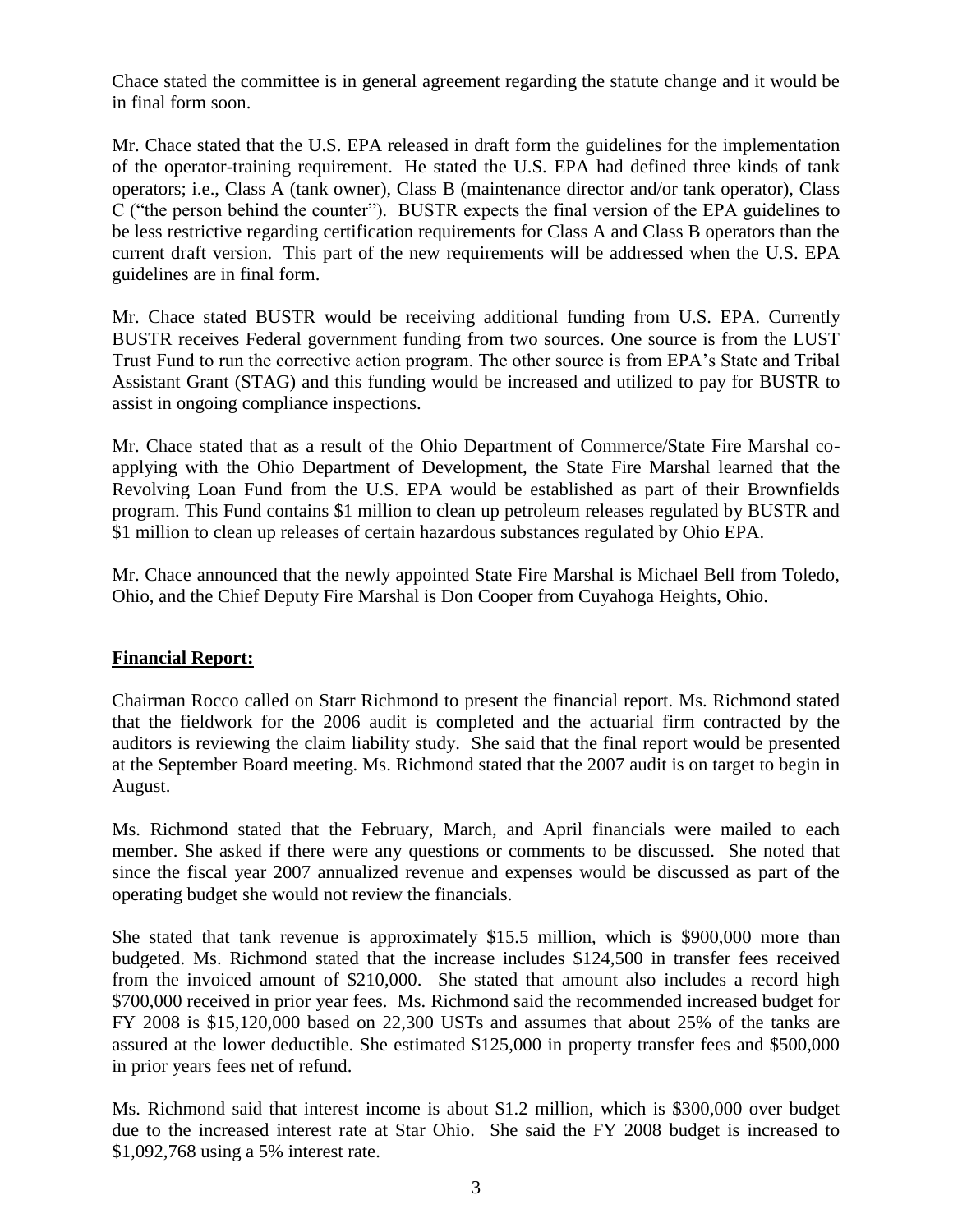Ms. Richmond stated that the seminar revenue and expense line item is being held at \$18,000. She explained that the seminars are not for profit and the Board expects to break even. Ms. Richmond said that some seminars are anticipated for the next year.

She said that claims expense in FY 2007 is just over \$9 million, which included \$1.8 million lump sum payment to a major oil company. Ms. Richmond stated that there is currently \$580,000 in settlement offers from April and May. June settlement offers will be combined with the \$580,000 and will be paid in July. Therefore, July will reflect a larger than normal claims expense. As discussed at the Finance Committee meeting, the FY 2008 claims expense budget is at \$9 million.

Ms. Richmond said the salary line item was right on target for FY 2007. The recommended budget for FY 2008 is increased by about \$55,000 to cover approximately \$27,000 for increases in benefits; and, \$28,000 would be held for cost of living adjustments. Ms. Richmond said that the governor recently issued a salary freeze.

She said that the temporary services, office supplies, advertising, staff development, trustee expenses, and printing and copying line items are fairly self-explanatory and have been carried over with no budget change. The rent line item has been increased by \$4,200 because the lease agreement with LeVeque expires on June 30, 2007, and when the Board votes to renew the lease option, the rent increases by that amount.

Ms. Richmond noted that the FY 2008 Legal and Professional expense budget is being held at \$210,000, which includes the Assistant Attorney General and Hearing Officer's services contracts, the audits, and miscellaneous maintenance type costs related to the computer network. This amount will also allow for the hiring of a firm to complete fiscal year 2007 claim liability study.

Ms. Richmond stated that 2007 postage costs were well below budget due to a change in the billing procedure. The costs from the April 2007 fee statement mailing will not be realized until the first quarter of 2008. She recommended a 2008 budget of \$30,000.

She noted that the depreciation expense is on target for the budget in fiscal year 2007. Ms. Richmond recommended an increase of approximately \$10,000 related to the depreciation on the STARRS database.

She said the bond principal payment of \$3,975,000 and the bond interest expense of \$2,085,731 are pre-set and the account will be funded with these amounts.

Hearing no questions regarding the Operating Budget, Ms. Kister moved to approve the Operating Budget as proposed; Mr. Cable seconded. All were in favor and the motion passed.

Ms. Richmond noted that a motion was needed to obligate the claims expense as proposed for fiscal year 2008. Mr. Hull moved to obligate \$9 million for claims expense in fiscal year 2008. Mr. Cable seconded and a vote was taken. All were in favor and the motion passed.

Ms. Richmond continued with the discussion on the proposed Capital Budget. She noted that the Furniture & Equipment line item is being held at \$3,000 stating there were no plans for purchases but she would like to have a minimal amount for unanticipated costs.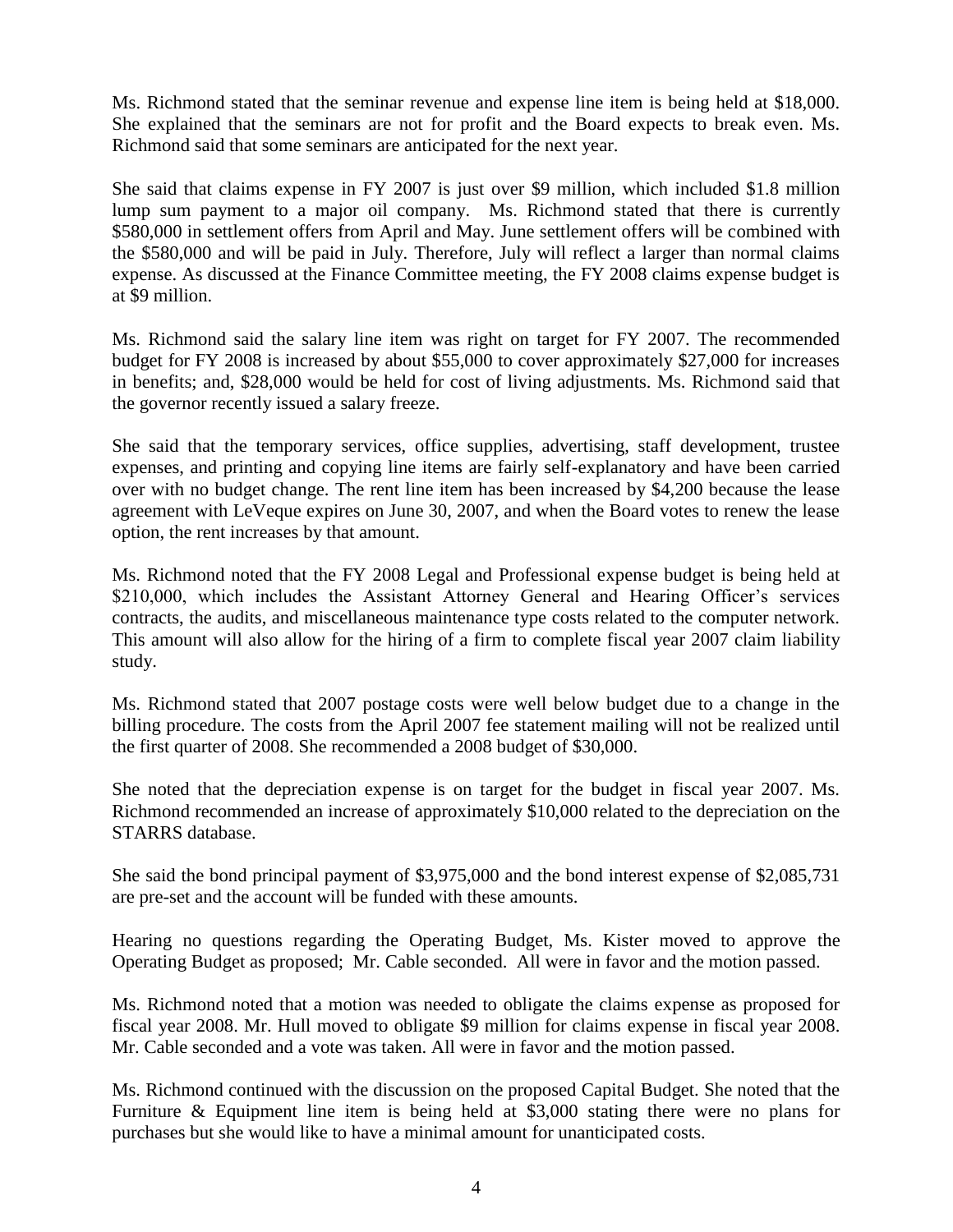She said that the Data Processing & Electronics budget would be maintained at the \$15,000 figure as in fiscal year 2007. This amount includes funds for the purchase of replacement workstations, miscellaneous software, etc. She stated there were no plans for specific purchases at this time.

Ms. Richmond said the STARRS database contract was approved in 2004 for an amount not to exceed \$185,640. The fiscal year 2008 budget request of \$23,351 is for the remaining contract amount and said the STARRS database is very near completion. Ms. Richmond requested an additional \$30,000 related to the database to cover out-of-scope items and other enhancements.

Mr. Hull moved to approve the Capital Budget as proposed. Ms. Hilvert seconded. All were in favor and the motion passed.

Ms. Richmond stated that to date, fees collected for fiscal year 2008 are approximately \$3.6 million, which is 24% of the budgeted amount. This amount represents 5,041 tanks. She stated that this is considerably lower than at this time last year; however, we are still early in the process.

As a follow up to previous discussions, Ms. Richmond said that an independent firm would prepare the Board's claims liability study for fiscal year 2007. This study has been done in-house for the past four years and the Board agreed at its last meeting to have a third-party prepare the 2007 claims study.

 Ms. Richmond said that a request for proposal was mailed and three firms responded. The review of the three interested firms showed a not-to-exceed amount ranging from a low estimate of \$35,000 to a high of \$70,000. She stated that the variance in the amounts was a result of the number of hours estimated to complete the study. All firms have highly credentialed and experienced personnel. Ms. Richmond recommended that the Board move forward with the low bidder, Pinnacle Actuarial Resources.

Mr. Hull made a motion to authorize the Chairman to enter into a contract related to the analysis of the claims liability study with Pinnacle Actuarial Resources with a not-to-exceed amount of \$35,000. Mayor Kuchta seconded and all were in favor. The motion passed.

## **Claims Report:**

Chairman Rocco called on Jim Leo to present the claims report. Mr. Leo stated that claims have been submitted for 2,498 sties. He stated that 1,512 sites have no further action (NFA) status and the average payout per site is \$63,429. Mr. Leo noted that the average payout per site cleaned up exclusively under BUSTR's 1999 and 2005 risk based corrective action rules is \$18,935. The average is based on 73 sites that have received NFAs. Mr. Leo stated that currently the number of open claims is 1,340 with a maximum in-house claim liability of approximately \$27.5 million.

Mr. Leo stated the Board has received 886 claim packages with a total net value of just about \$12.3 million in this program year. He said the staff has settled 738 claims and closed 45 claims in program year 2006 with a net value of \$13,350,901 and a settlement offer of \$8.8 million. The claims staff was able to reach the budgeted amount earlier this year due to a lump sum payment of \$1,832,000 paid in January to a large oil company.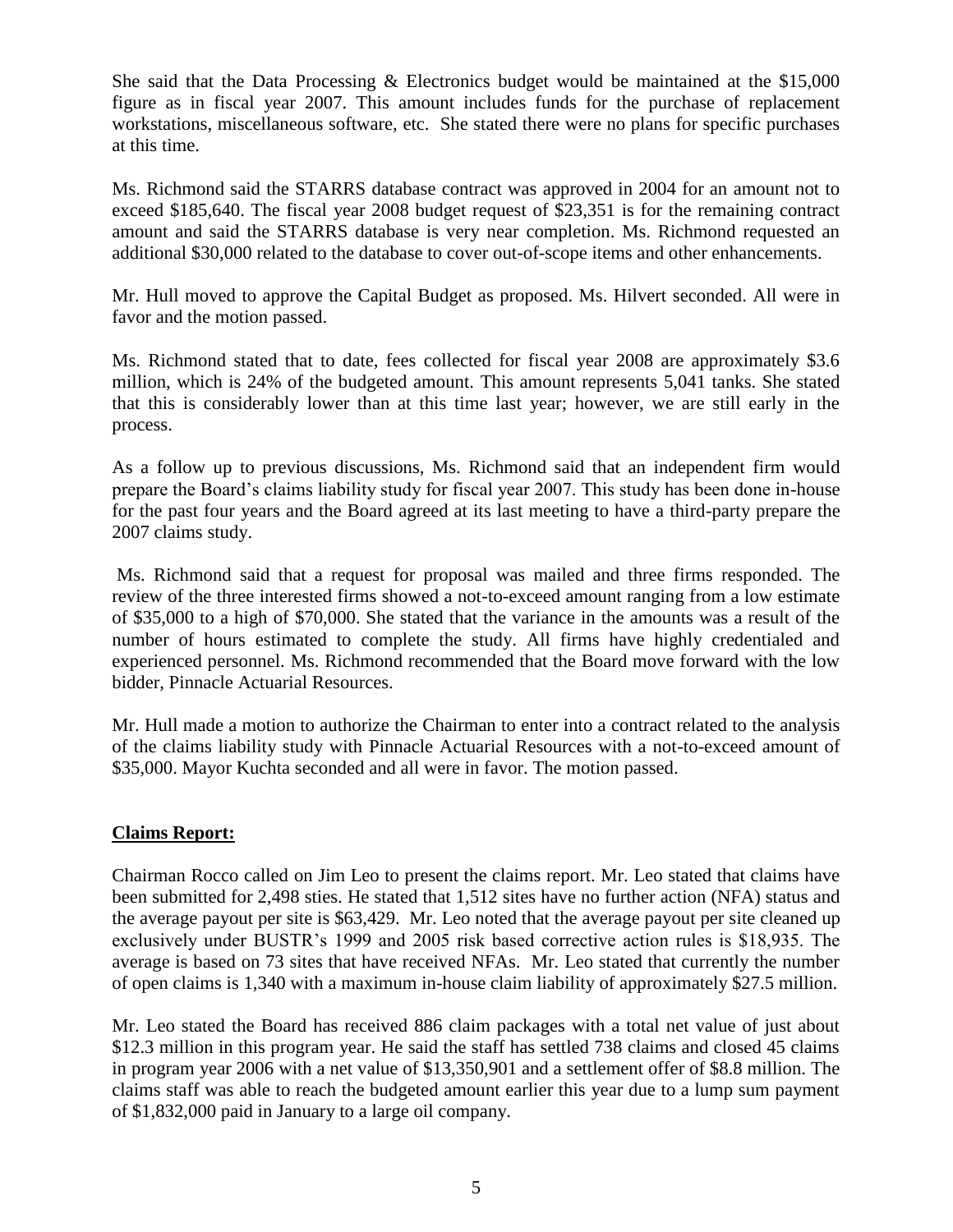Mr. Leo said the Board has 5 open eligibility applications. He stated the staff now responds to each application within 30 days of receipt. Mr. Leo stated that with one more month left in the 2006 program year, 98 eligibility applications have been received, 67 have been approved, and 34 applications have been denied.

Mr. Leo said that to date, there are 37 open mandatory cost pre-approvals. He stated that of those 37, the staff is waiting for more information from 17 applicants before the review can be finalized. Mr. Leo said 183 pre-approval applications were received in program year 2006 and 247 were determined.

Chairman Rocco requested and was granted permission by the Board to move the NatLUST presentation by Mr. Lindsay Trittipoe to the last item under New Business on the agenda.

#### **New Business**

#### *Hardship Applications*

Claim #8676-0001/06/29/92, dba Luther's Lincoln Oil & Gas – Ralph P. Halter, Owner

Mr. Leo presented the hardship application for owner #8676, doing business as Luther's Lincoln Oil & Gas, owned by Mr. Halter in Minerva, Ohio. Mr. Leo indicated that this is a renewal application. He said Mr. Halter was granted his first hardship status on June 14, 2006 and the status would expire on June 13, 2007. Mr. Leo said that in addition to the review of the hardship application, a US Environmental Protection Agency (EPA) financial capacity test was used to determine Mr. Halter's ability to carry debt. He said that the test determined that Mr. Halter would not be able to carry the debt. Mr. Leo recommended that the Board approve this application and grant hardship status. Mayor Kuchta moved to approve. Mr. Geyer seconded and all were in favor.

#### Claim #20216-0001, dba Star General Enterprises, Inc., Muhammad Ibrahim - Owner

Mr. Leo presented the hardship application for owner #20216, dba Star General Enterprises, located in Zanesville, Ohio. The facility is owned and operated by Mr. Ibrahim. Mr. Leo indicated that this is a renewal application. He said Mr. Ibrahim was granted his first hardship status on November 16, 2005 and the hardship status expired on November 16, 2006. Mr. Leo stated that in addition to the review of the hardship application, a US Environmental Protection Agency (EPA) financial capacity test was used to determine Mr. Ibrahim's ability to carry debt. He said that the test determined that Mr. Ibrahim would not be able to carry the debt. Mr. Leo recommended that the Board approve this application and grant hardship status. Mr. Hull moved to approve the hardship application. Mr. Cable seconded and all were in favor.

#### Claim #870-0001/06/25/97, Beech Brook

Mr. Leo presented the hardship application for owner #870, Beech Brook, a non-profit organization, located in Pepper Pike, Ohio. Mr. Leo stated that in addition to the review of the hardship application, a US Environmental Protection Agency (EPA) financial capacity test was used to determine the corporation's ability to carry debt. Mr. Leo stated that the financial capacity test had been based on corporation data, not personal data, supplied by Beech Brook. Mr. Leo said that it was determined the organization could carry the debt. Mr. Leo recommended that the Board deny this application. Mr. Hull moved to deny this hardship application. Mr. Geyer seconded and all were in favor.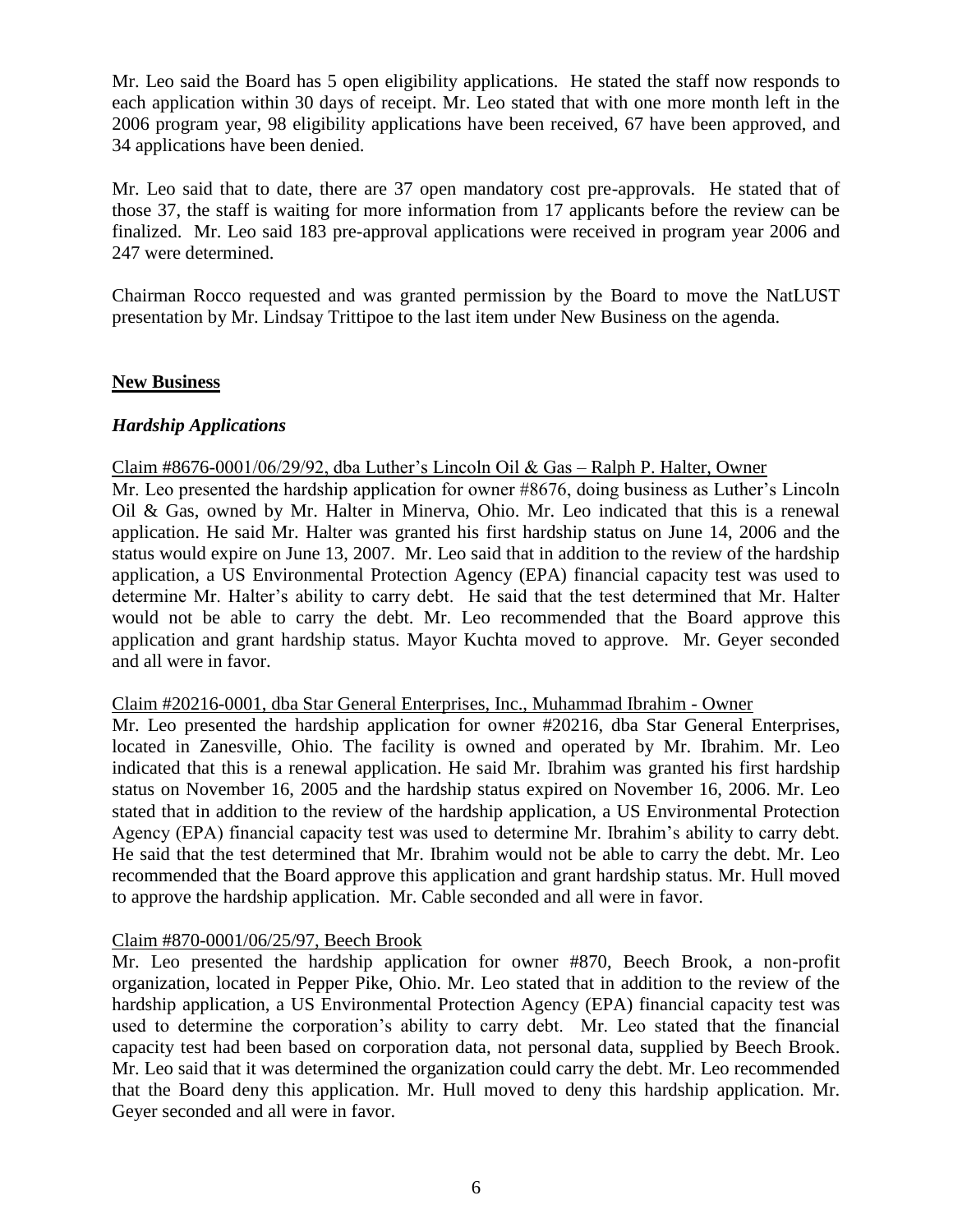#### *Board Hearing Officer Contract*

Chairman Rocco said that Mr. Howard Silver had agreed to extend his contract as the Board's hearing officer at the same rate and same terms as previously contracted. This contract will be from July 1, 2007 through June 30, 2008. Mayor Kuchta made a motion to authorize the Chairman to enter into a contract with Howard Silver to be the Board's hearing officer at the same rate and terms as the previous year. Mr. Geyer seconded. A vote was taken and all were in favor. The motion passed.

#### *LeVeque Lease*

Chairman Rocco called on Cheryl Hawkinson, Assistant Attorney General, to discuss the lease option renewal regarding the PUSTRCB office space rented from the owners of the LeVeque Tower. She stated the Board is now at the end of the first 2-year lease option, which covered the period of time of July 1, 2005 through June 30, 2007. The original lease was written with a lease option renewal, which stipulated a slight increase in the amount of rent per square foot for the next two years and states the Board would continue to occupy the same office space and dedicated storage space.

Mr. Hull moved to authorize the Chairman to pick up the option on the lease for the Board's office space and dedicated storage space on the  $15<sup>th</sup>$  floor of the LeVeque Tower for the period of July 1, 2007 through June 20, 2009 and to authorize the Chairman to execute the lease. Mr. Glaros seconded. A vote was taken and all were in favor.

#### *Certificate of Coverage Ratifications*

Chairman Rocco called upon Mr. Leo to present the lists of owners who either had been issued or denied a Certificate of Coverage for ratification by the Board.

Mr. Leo explained that behind Tab 8 there is a list of owners who had been issued a Certificate of Coverage for program year 2005.

Mr. Leo said that the process used to review the fee applications and issue or deny a Certificate of Coverage included a review for completeness to determine that full payment had been made, that financial responsibility was demonstrated, and that the BUSTR registration was complete. In a second level of review, BUSTR registration is considered to determine whether tanks for which coverage is sought are in compliance with BUSTR rules. Mr. Leo said if there are no issues, the facility receives a Certificate of Coverage. Mr. Leo asked that the Board ratify his actions with respect to the facilities receiving 2005 Certificates of Coverage.

Mr. Hull moved to ratify the list in which 2005 Certificates of Coverage are granted. Mr. Cable seconded. A vote was taken and all were in favor. The motion passed.

Mr. Leo identified the list behind Tab 9 of owners who were denied a Certificate of Coverage in the 2005 program year. He explained that if compliance issues are discovered, notice is provided to owners in accordance with Board rules and the Revised Code. Throughout this process the Board's staff works with owners to correct the fee statement record and/or the BUSTR registration record. Mr. Leo stated that the staff often continues to work with owners even after a determination to deny a Certificate of Coverage had been issued. The Board's rules and the Revised Code make provisions for an appeal of the determinations issued within this process.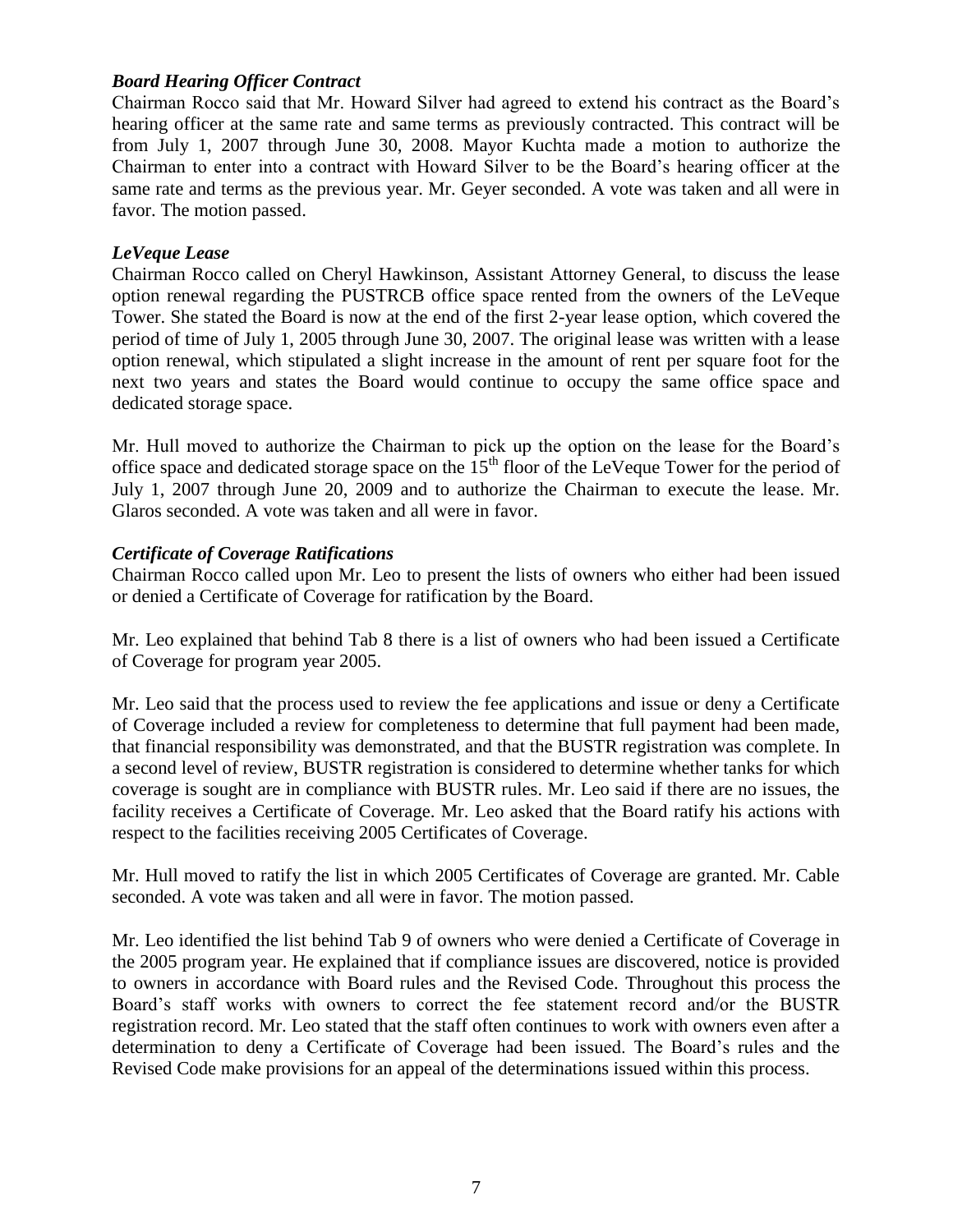He stated that all of the processes as stated in the Board's rules and the Revised Code were followed in making the determinations for denying Certificates of Coverage. Mr. Leo asked that the Board ratify his actions with respect to the facilities that were denied a Certificate of Coverage in program year 2005.

Mr. Hull moved to ratify the list in which 2005 Certificates of Coverage are denied. Mr. Geyer seconded. A vote was taken and all were in favor. The motion passed.

Mr. Leo continued saying the list behind Tab 10 is a list of owners who had been issued a Certificate of Coverage for program year 2006. He explained the same process was followed with these tank owners as explained previously. Mr. Leo asked that the Board ratify his actions with respect to the facilities that were granted a Certificate of Coverage for program year 2006.

Mr. Hull moved to ratify the list in which Certificates of Coverage are granted for program year 2006. Mr. Geyer seconded and a vote was taken. All were in favor. The motion passed.

He concluded his report with the list of owners behind Tab 11 who had been denied a Certificate of Coverage in program year 2006. Mr. Leo repeated the process followed associated with the denials and asked that the Board ratify his actions with respect to this list of facilities.

Mr. Hull moved to ratify the list in which Certificates of Coverage are denied for the program year 2006. Mr. Geyer seconded. A vote was taken and all were in favor. The motion passed.

#### **NatLUST Presentation**

Chairman Rocco introduced Mr. Lindsay Trittipoe, President, NatLUST (National LUST Program Fund) to briefly describe the NatLUST petroleum fund claim financing program and their interest in coming to Ohio.

Mr. Trittipoe stated that NatLUST is a  $501(c)(3)$  corporation that is a non-stock, non-profit organization created to become the successor to a quasi-governmental financial program for the state of Virginia.

He stated the mission of NatLUST is to provide immediate liquidity to responsible parties with approved leaking underground storage tanks (LUST) fund claims where the particular state administered trust fund cannot reimburse claims in a timely manner. Mr. Trittipoe stated that by providing liquidity, NatLUST will help promote the state cleanup fund's statutory goals, which typically include meeting EPA's financial responsibility regulations, as well as promoting a cleaner environment and improved public health through the timely cleanup of discharges from LUSTs.

## **Executive Session**

Chairman Rocco requested a motion to go into executive session pursuant to RC 121.22(G)(1) to discuss the dismissal or discipline of the executive director based upon the Ohio Inspector General's June 8, 2007, report of its investigation. Chairman Rocco invited Peter Thomas and Lisa Eschbacher , Attorney General's Office, to join the Board in executive session.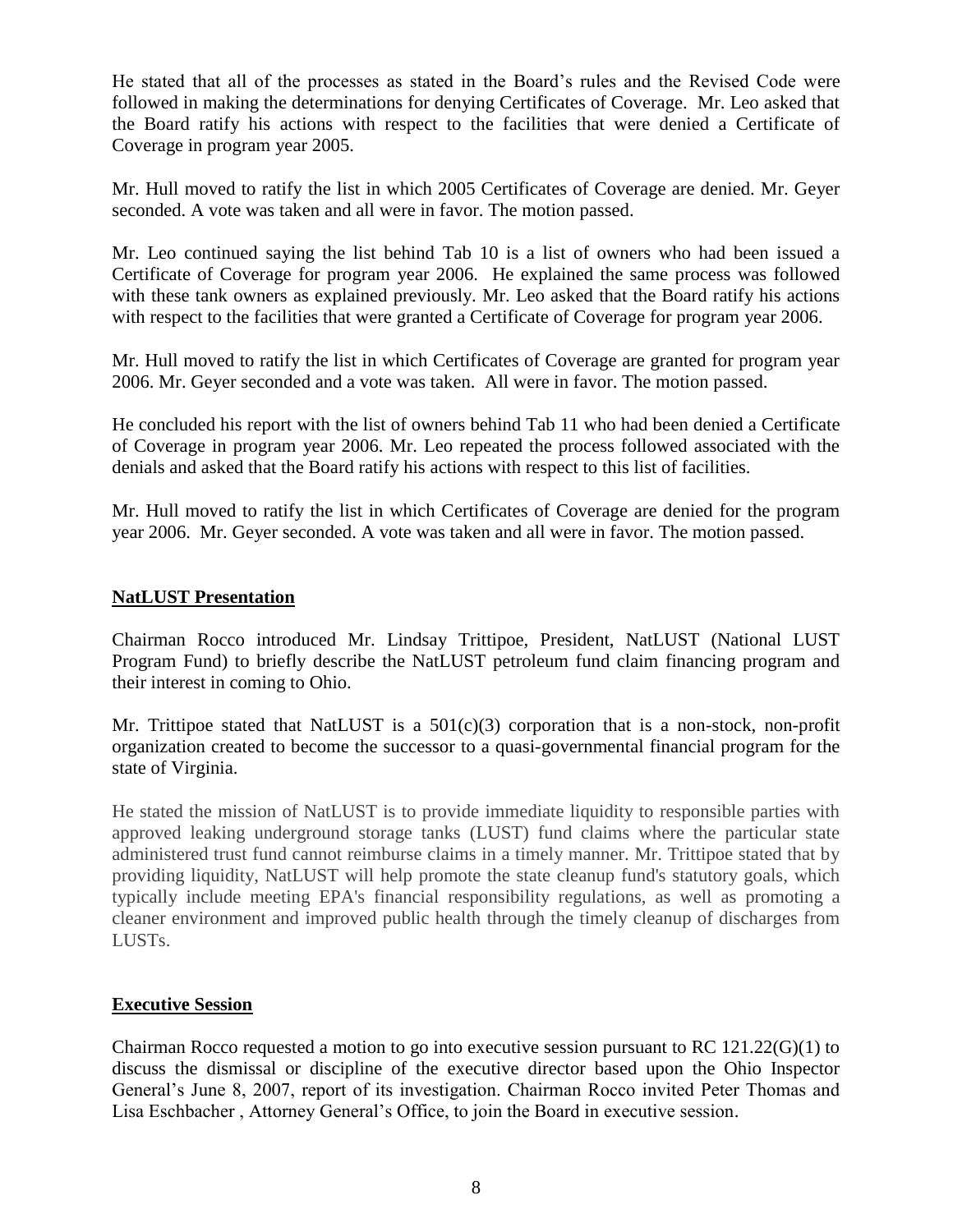Mr. Stephenson so moved. Mr. Hull seconded and a roll call vote followed. The following members voted in the affirmative: Messrs. Rocco, Hull, Cable, Hiser, Kmiec, Kuchta, Stephenson, Chace, Geyer, Glaros, and Mss. Hilvert and Kister. There were no nays and the motion passed.

#### **Reconvene Meeting**

The Board adjourned from executive session and reconvened the public meeting. Chairman Rocco said that on June 8, 2007, the Ohio Inspector General issued a report of findings with respect to anonymous complaints made against Jim Leo, Executive Director of the Petroleum Board. He stated the report had four recommendations. Chairman Rocco stated that the report requires the Board to provide a response to the Inspector General as to the action taken in response to the recommendations within sixty days of the findings. He stated that while the Board had the opportunity to request an extension, he would like to address these recommendations today and make a positive response within the sixty-day timeframe. Chairman Rocco addressed each recommendation and the Board discussed a course of action.

The recommendations and each course of action follows:

Recommendation 1) That the Board consider all the findings of this report and take appropriate action regarding the executive director.

Mayor Kuchta moved that the Board vote to immediately terminate the executive director, James J. Leo, due to the findings of the Ohio Inspector General released on June 8, 2007. Mr. Kmiec seconded and a roll call vote followed. The following members voted in the affirmative: Messrs. Rocco, Hull, Cable, Hiser, Kmiec, Kuchta, Stephenson, Chace, Geyer, Glaros, and Mss. Hilvert and Kister. There were no nays and the motion passed.

Recommendation 2) That the Board chair or his designee establish a process to review and approve all leave requests and time sheets for the executive director. Although we recognize that the Board chair is three hours away and providing a signature is not always feasible, some Boards have established a system whereby the Board chair gives approval by phone and follows up later with a signature. Other Boards accomplish this review by email or facsimile.

Chairman Rocco stated that the person filling the position of the executive director would submit all leave requests and time sheets electronically by email to the Chairman, an electronic signature would be added and the Chairman would respond by attaching the signed forms to an email and state the requests and/or time sheets were signed.

- Recommendation 3) That the Board develop a mandatory training session for new executive directors and Board members. Training should include DAS directives and policies, ethics for state employees, as well as executive orders. The training should be documented in personnel files and updated as needed.
- Recommendation 4) That the Board establish a written policy, in accordance with State of Ohio IT Policy IPT-E.8, to address personal use of IT resources, and include this policy in the Employee Handbook.